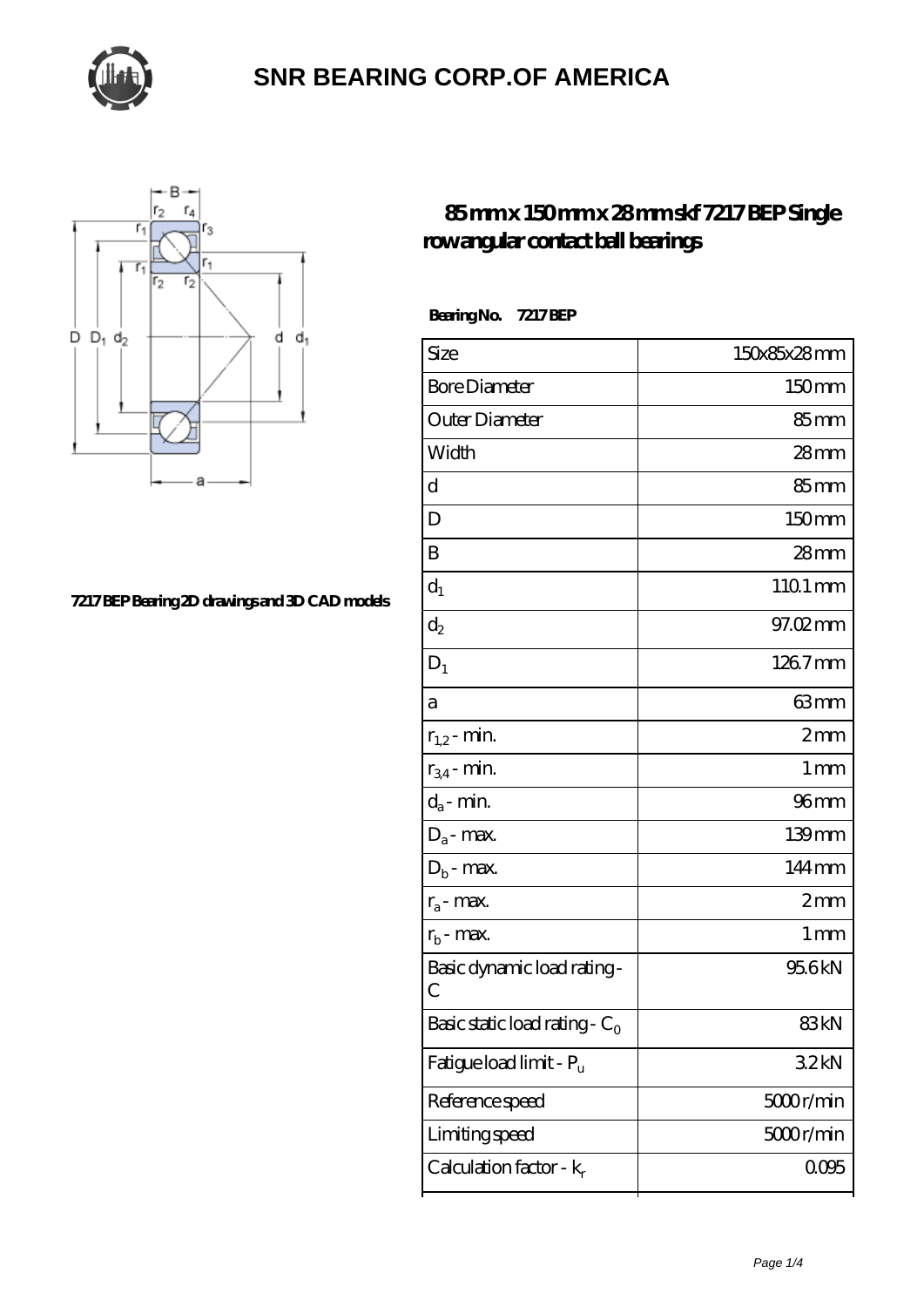

| Calculation factor - $k_a$          | 1.4                                        |
|-------------------------------------|--------------------------------------------|
| Calculation factor - e              | 1.14                                       |
| Calculation factor - X              | 0.57                                       |
| Calculation factor - Y <sub>0</sub> | 0.52                                       |
| Calculation factor - $Y_1$          | 0.55                                       |
| Calculation factor - $Y_2$          | 093                                        |
| Calculation factor - X              | 035                                        |
| Calculation factor - $Y_0$          | 026                                        |
| Calculation factor - $Y_1$          |                                            |
| Calculation factor - $Y_2$          | 0.57                                       |
| Category                            | Angular Contact Ball<br>Bearings           |
| Inventory                           | 0 <sup>0</sup>                             |
| Manufacturer Name                   | <b>SKF</b>                                 |
| Minimum Buy Quantity                | N/A                                        |
| Weight / Kilogram                   | 1.83                                       |
| Product Group                       | <b>BOO3O8</b>                              |
| Enclosure                           | Open                                       |
| Flush Ground                        | N <sub>o</sub>                             |
| Rolling Element                     | <b>Ball Bearing</b>                        |
| Number of Rows of Balls             | Single Row                                 |
| Precision Class                     | ABEC 3   ISO P6                            |
| Maximum Capacity / Filling<br>Slot  | No                                         |
| Snap Ring                           | No                                         |
| Cage Material                       | Polymer                                    |
| Contact Angle                       | 40Degree                                   |
| Internal Clearance                  | CO-Medium                                  |
| Number of Bearings                  | 1 (Single)                                 |
| Inch - Metric                       | Metric                                     |
| Long Description                    | 85MM Bore; 150MM<br>Outside Diameter; 28MM |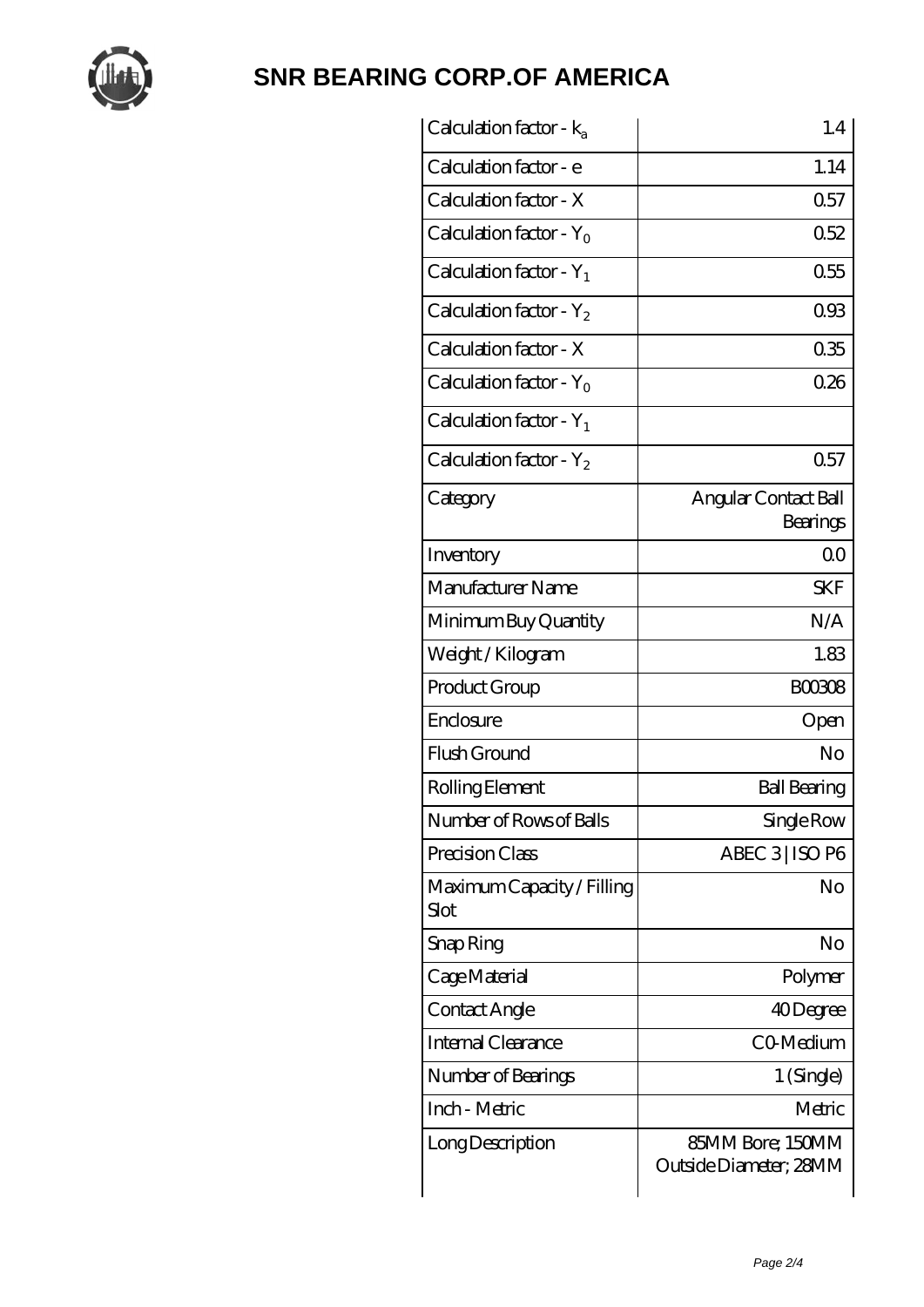

|                              | Width; Open; No Flush                                      |
|------------------------------|------------------------------------------------------------|
|                              | Ground; Ball Bearing, Single<br>Row of Balls, ABEC 3   ISO |
|                              | PG No Filling Slot; No Snap                                |
|                              | Ring                                                       |
| Category                     | Angular Contact Ball                                       |
|                              | Bearing                                                    |
| <b>UNSPSC</b>                | 31171531                                                   |
| Harmonized Tariff Code       | 8482.105028                                                |
| Noun                         | Bearing                                                    |
| Keyword String               | Angular Contact                                            |
| Manufacturer URL             | http://www.skf.com                                         |
| Manufacturer Item Number     | 7217 BEP                                                   |
| Weight/LBS                   | 4028                                                       |
| Bore                         | 3346Inch   85Millimeter                                    |
| Width                        | 1. 102 Inch   28 Millimeter                                |
| Outside Diameter             | 5906Inch   150Millimeter                                   |
| bore diameter:               | $85 \text{mm}$                                             |
| radial static load capacity: | 83kN                                                       |
| outside diameter:            | 150mm                                                      |
| cage material:               | Nylon                                                      |
| overall width:               | $28 \text{mm}$                                             |
| outer ring width:            | 28mm                                                       |
| contact angle:               | $40^{\circ}$                                               |
| maximum rpm:                 | 5000 RPM                                                   |
| rowtype & fill slot:         | Single-RowNon-Fill Slot                                    |
| finish/coating               | Uncoated                                                   |
| internal clearance:          | CO                                                         |
| precision rating             | Not Rated                                                  |
| closure type:                | Open                                                       |
| fillet radius                | 2mm                                                        |
| radial dynamic load          | 95.6kN                                                     |
| capacity:                    |                                                            |
| series:                      | 72                                                         |
|                              |                                                            |